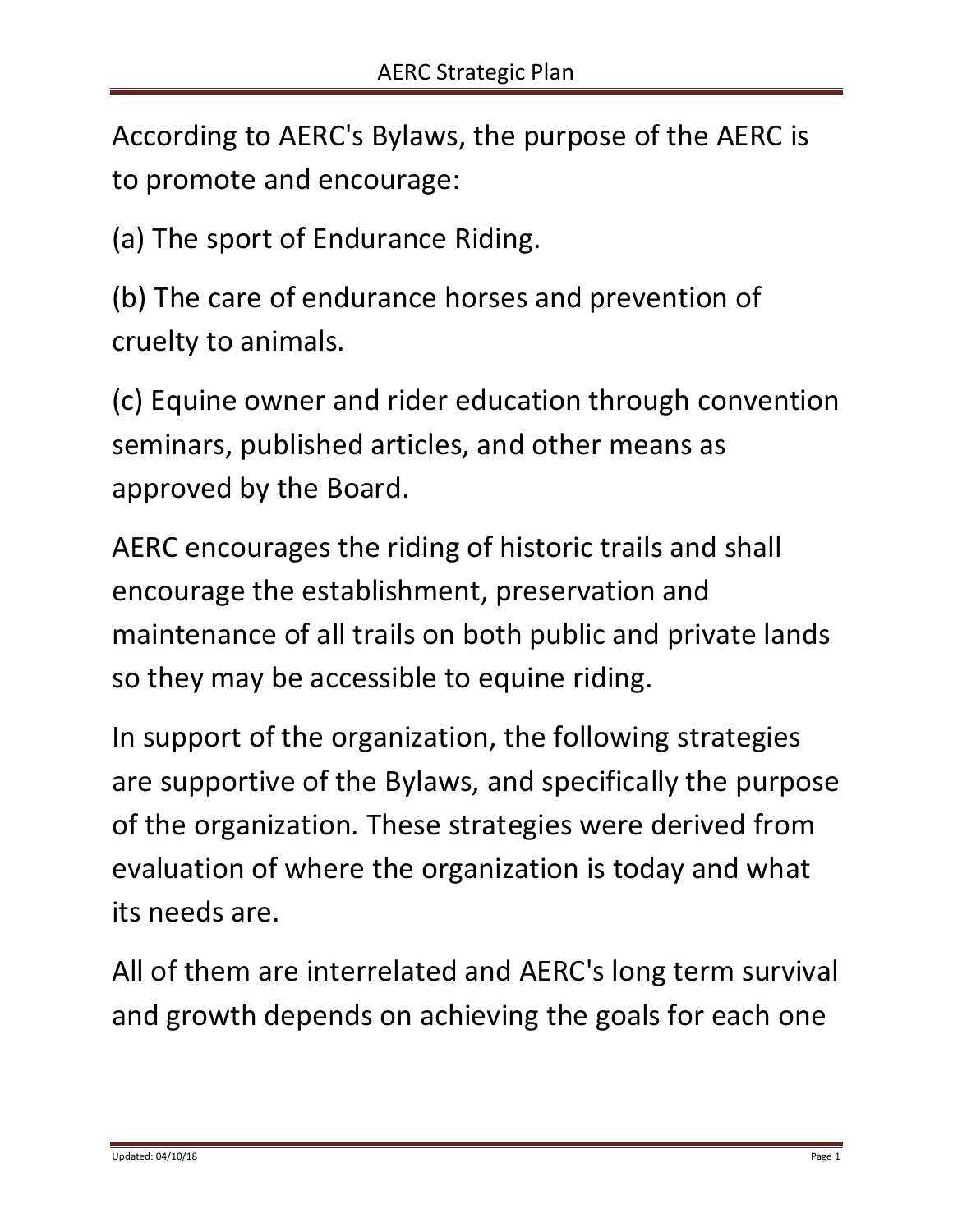over the next five years. Tracking will be done on at least a quarterly basis.

## **Strategic Concerns**

- **1.Membership**
- **2.Financial Stability**
- **3.Trails Preservation**
- **4.Education and Equine Welfare**
- **5.Governance**

#### **Strategic Concern 1: Membership**

*A sizable membership allows the organization to be financially stable enough to do more for its members, more for our equine partners regarding welfare, education and research, and trails preservation.*

Goal 1: Retain existing members and increase the number of new members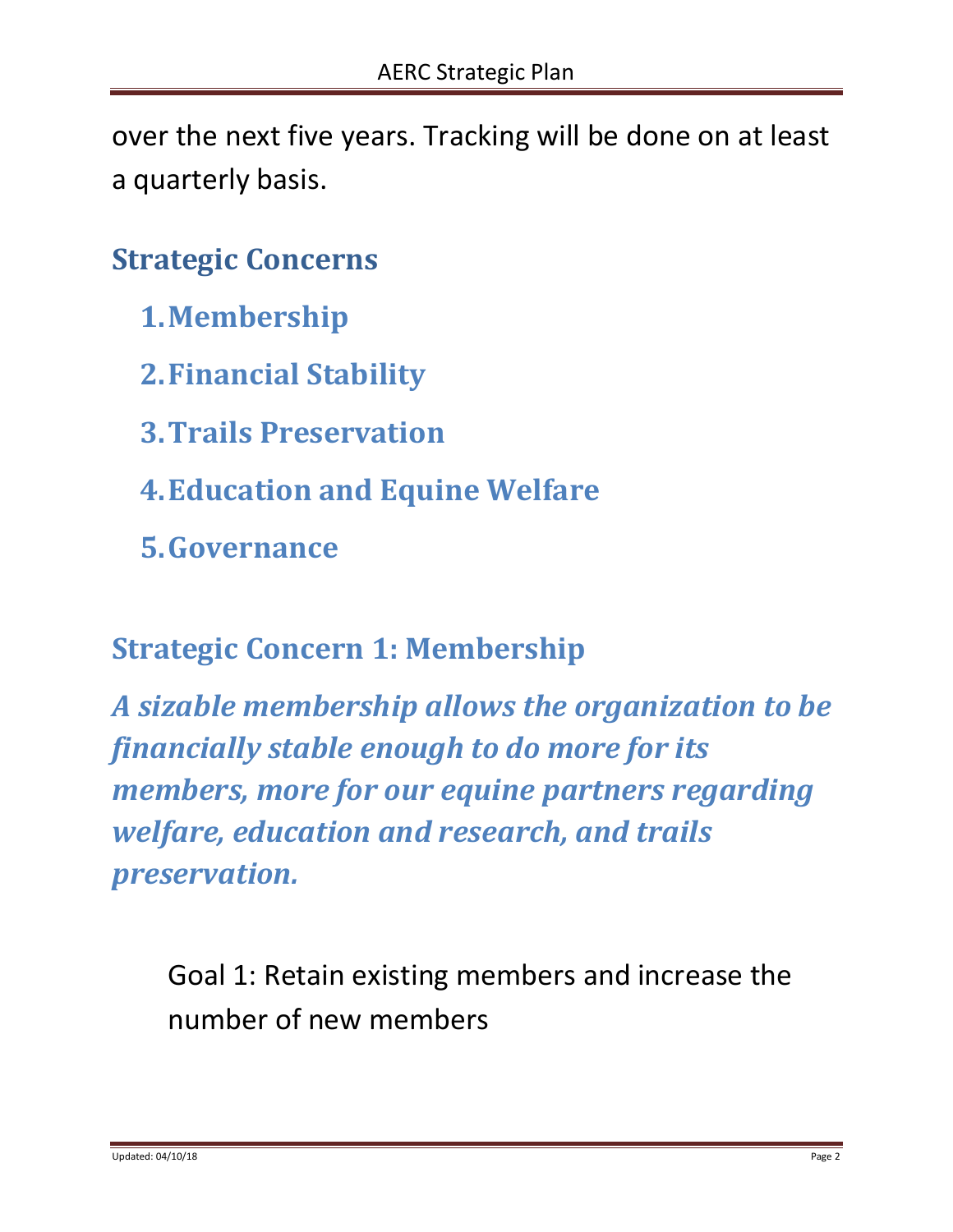a) Target number for membership is 7,500 over the next 5 years.

b) Enter into a contract with a marketing professional.

c) Use our website as advertising since it's how most new members find us. Improve and optimize it for various types of users.

d) Continue grass roots efforts with Introductory Rides

e) Continue educational clinics across all regions, both to add new members and to improve retention of existing members.

f) Create a program to develop new ride managers.

g) Support a program to increase the number of AERC sanctioned rides to provide more opportunities for AERC members to participate in the sport.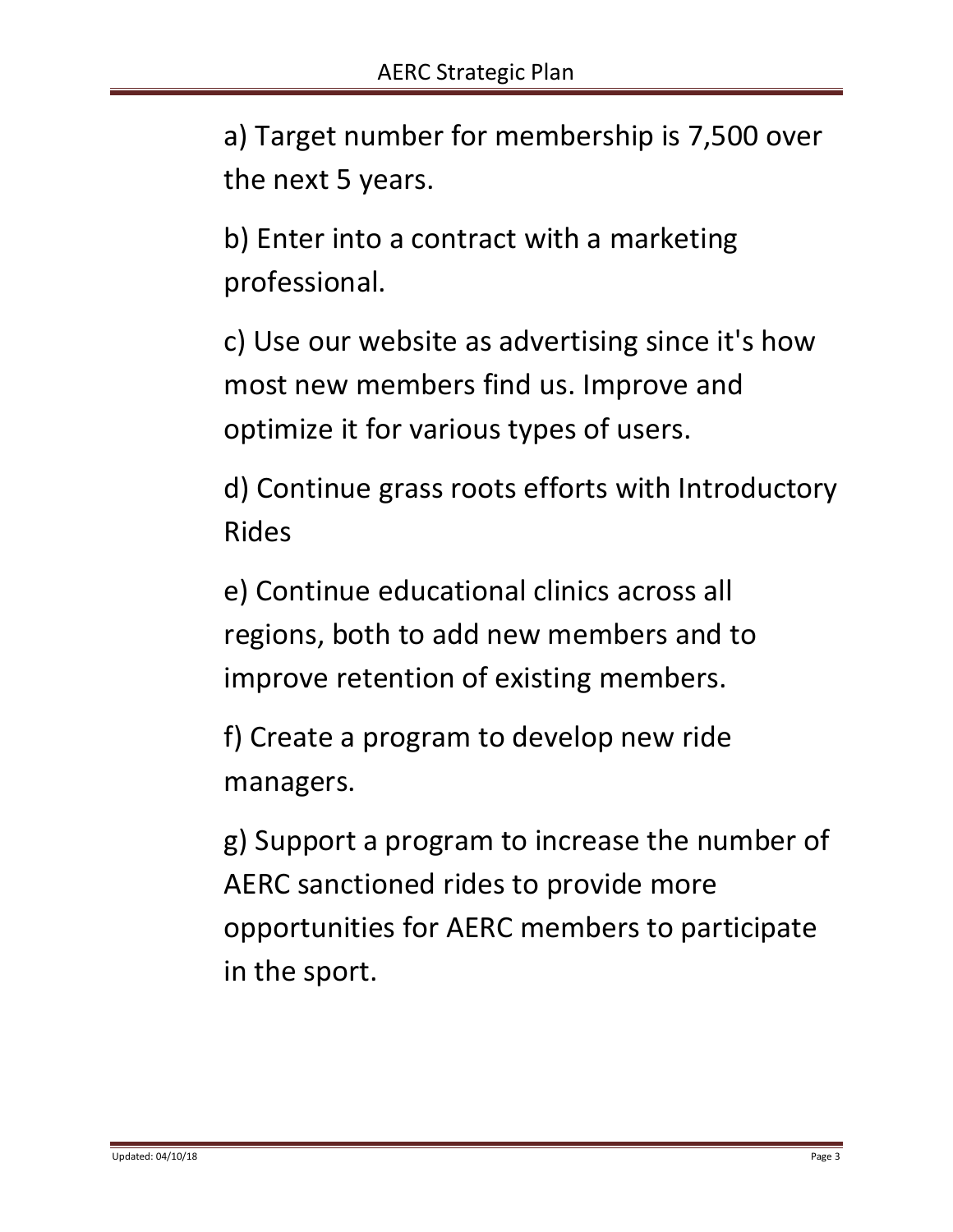### Goal 2: Joint Efforts

a) Research partnerships with organizations that have similar interests: Memorandums of Understanding (MOU), trail preservation and access, co-hosting events, joint marketing, joint lobbying, joint use of assets, drug rules, and rule development.

Strategic Concern 2: Financial Stability

*Having a five-year financial plan directs the operations of the organization by prioritizing where we spend our money and creates long term stability in the event of economic down turns.*

Goal 1: Increase financial resources to effectively spend more money on professional staff.

Goal 2: Effective and efficient administration of dayto-day finances.

Goal 3: Develop short term and long-term investment strategy with professional assistance.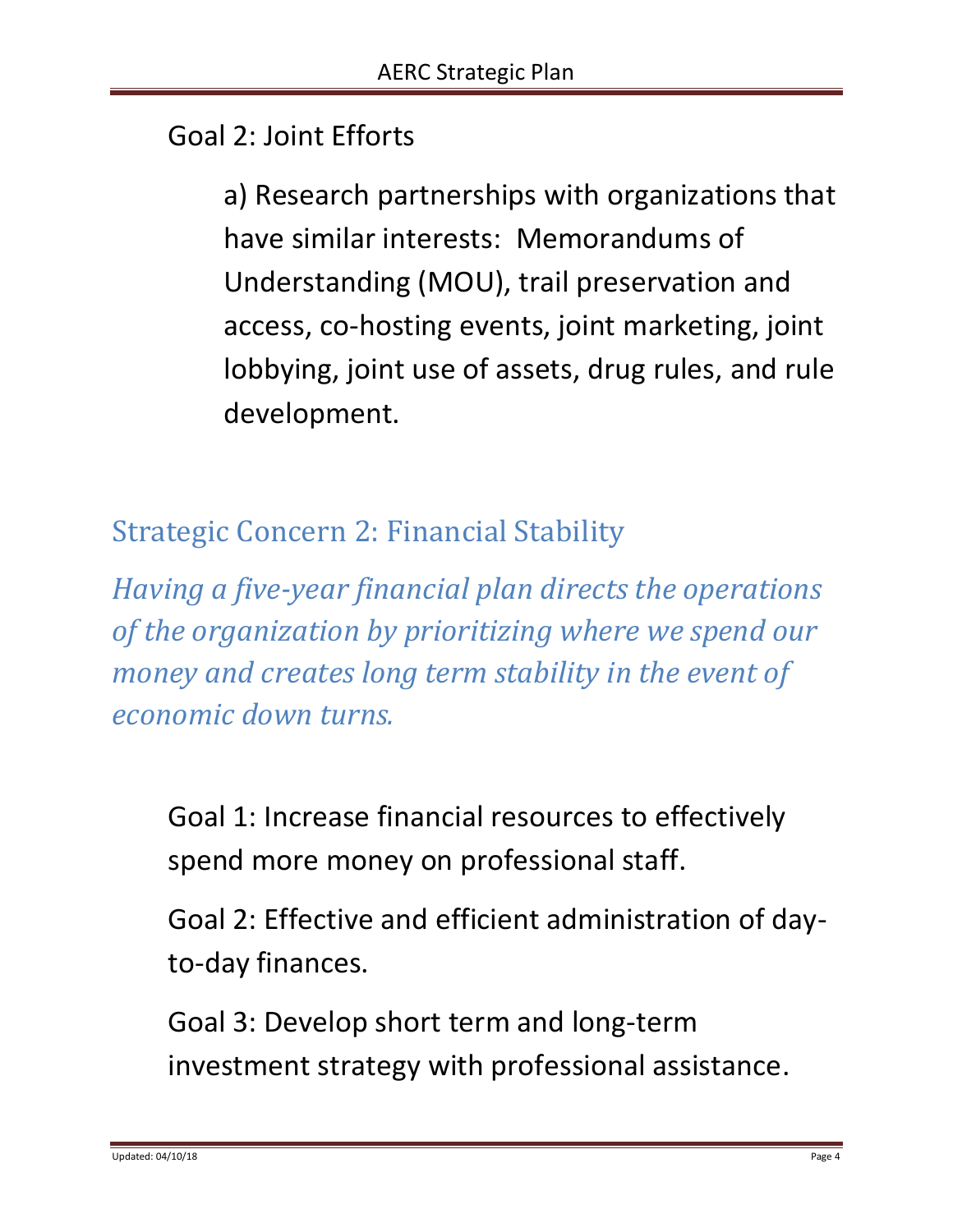Goal 4: Ensure contingency plans are in place, which includes natural disasters affecting the office and financial or membership growth.

Goal 5: Establish and fund a Supporting Organization for endowments/bequests.

Strategic Concern 3: Trails Preservation

*Without trails, our organization will cease to exist. Many federal, state and private lands are being closed to trail riders or being developed. Continual lobbying for equine access on federal and state lands and development of access to private lands is critical to AERC's survival.*

Goal 1: Develop a national approach for rides held on public lands.

Goal 2: Develop a prioritized plan for use of money donated specifically for trails.

Goal 3: Market success stories from trail projects and AERC grants.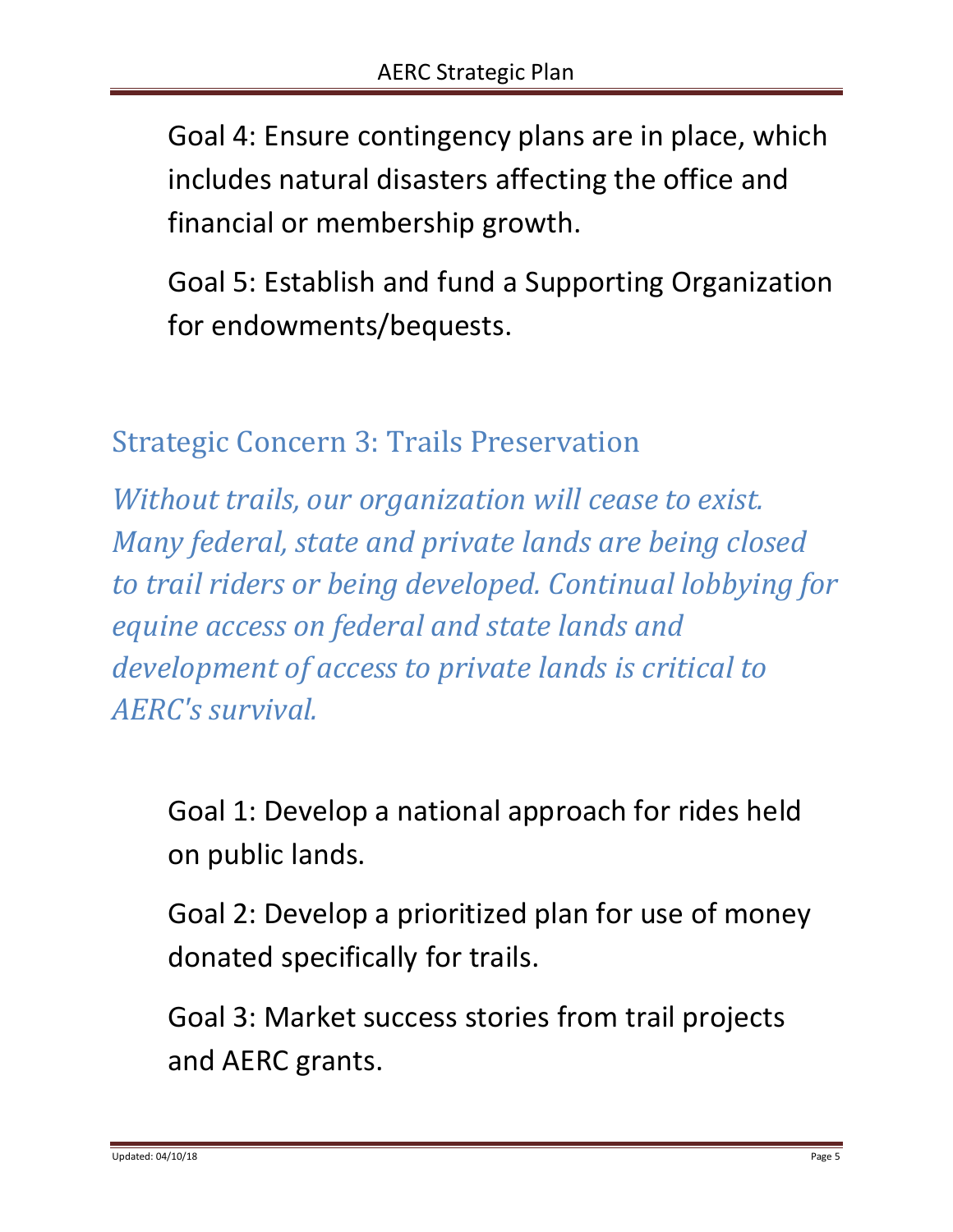# Strategic Concern 4: Education and Equine Welfare

*AERC must be seen as the pioneer in equine welfare and continuing education of its members while exemplifying the motto of "To Finish Is To Win" and the primary criterion of "Fit To Continue".*

Goal 1: Continuing our leadership in the protection of the welfare of our equines.

Goal 2: Identify and support needed areas in endurance horse research.

Goal 3: Develop a plan for more complete, professional investigation of horse fatalities.

Goal 4: Improve endurance ride practices, including vet checks, to more effectively identify horses that may have metabolic issues and to reduce horse fatalities and injuries.

Goal 5: Educate membership on best practices of equine management and educate the public of our commitment to those practices.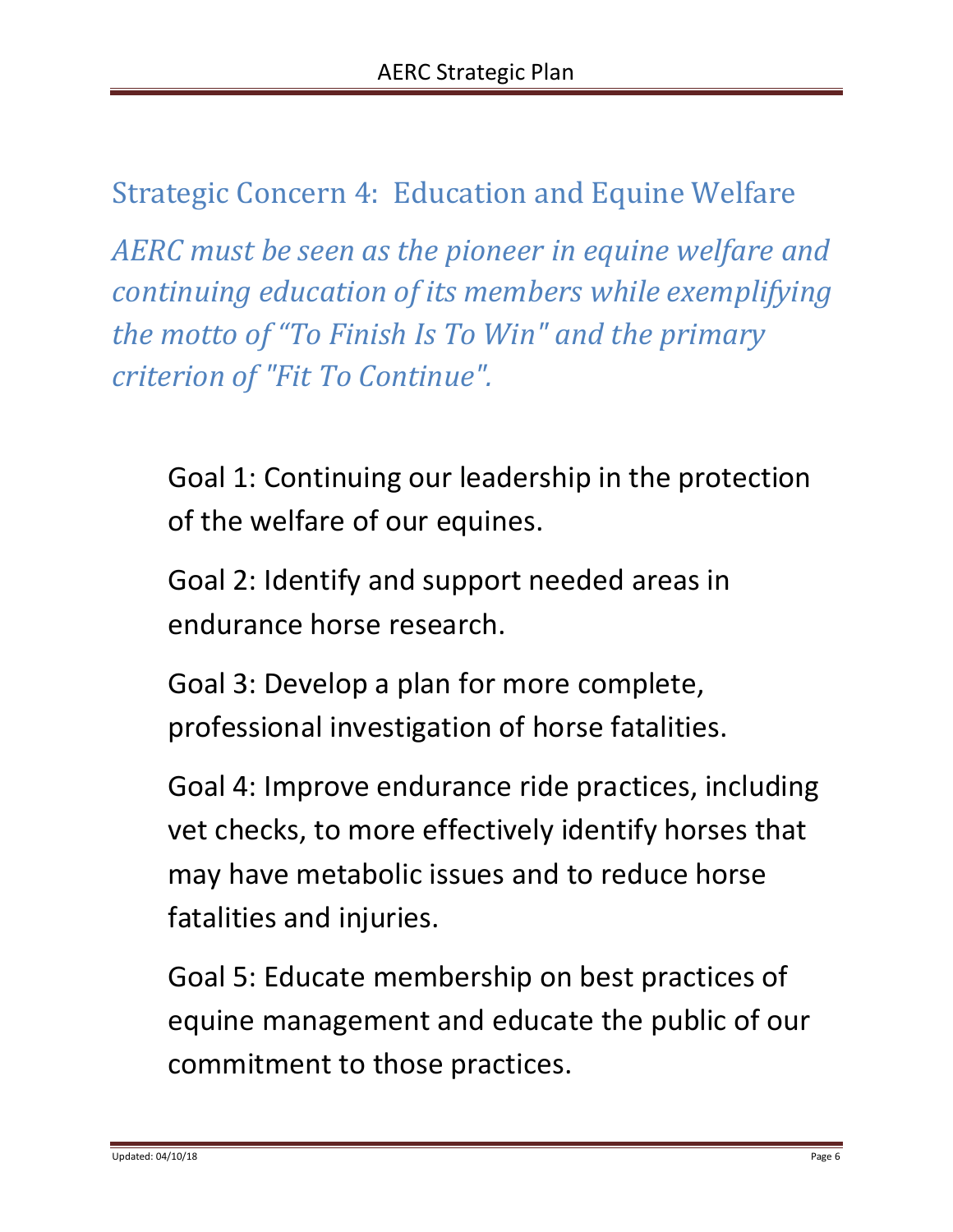Goal 6: Create a program to recruit and train new ride veterinarians.

### **Strategic Concern 5: Governance**

*Board members must provide strategic leadership with a focus on financial sustainability.*

Goal 1: Identify clear allocation of responsibilities between staff, Executive Director, President, and Board members.

Goal 2: Improve effectiveness of Board meetings and encourage full participation by Board members.

Goal 3: Require effective use of committees to allow the Board to focus on strategic items.

Goal 4: Encourage clear communication with the Executive Director.

Goal 5: Increase regional director responsibilities.

Goal 6: Ensure continuity of understanding with new Board members.